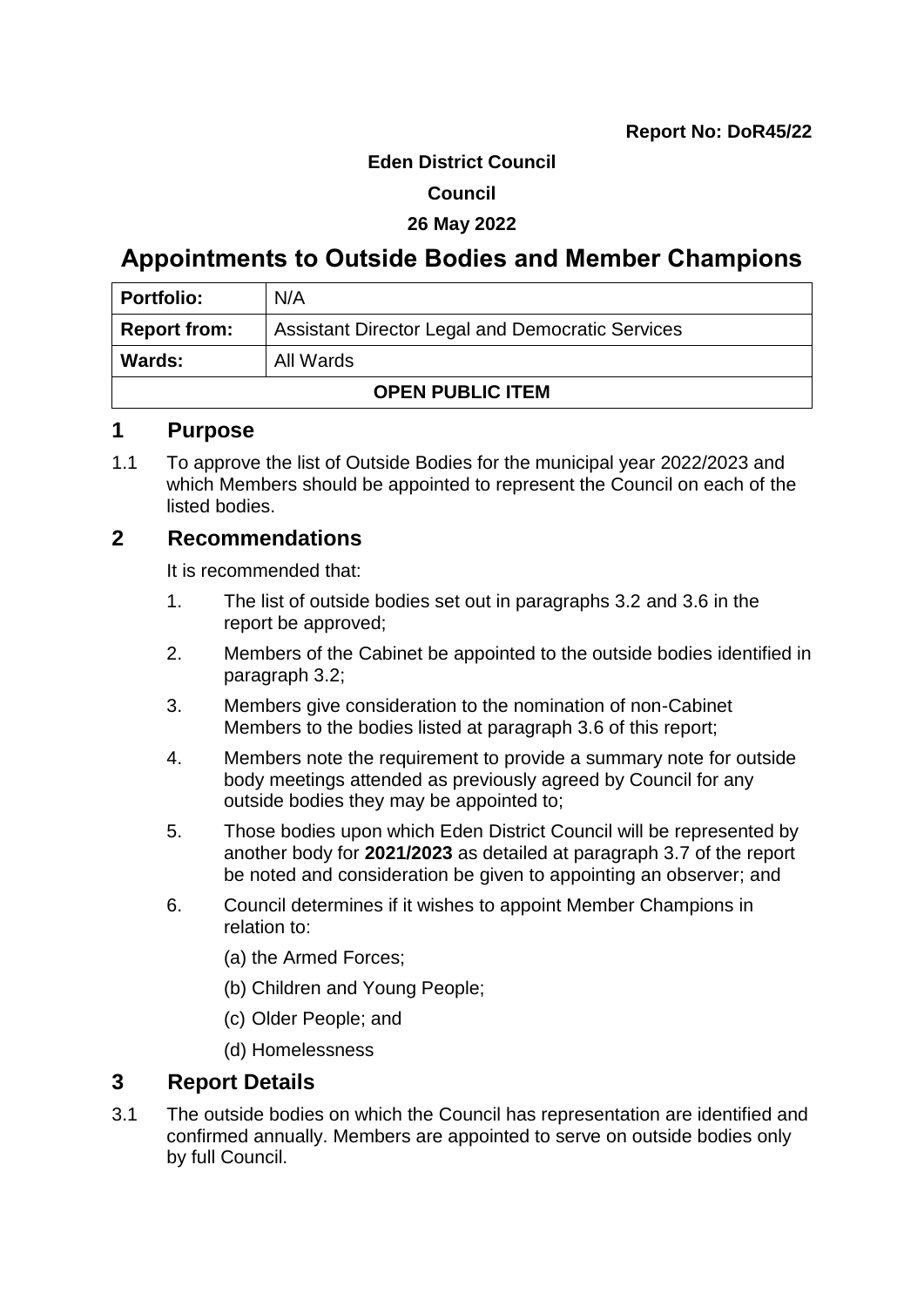3.2 There are a number of outside bodies where it is appropriate for Members of the Cabinet to represent the Council, particularly if the body represents part of the Cabinet Member's portfolio. It is therefore recommended that the relevant portfolio holders identified in the following table be appointed to the outside bodies listed as follows:

| <b>Outside Body</b>                                                            | <b>Portfolio Holder</b>         |
|--------------------------------------------------------------------------------|---------------------------------|
| <b>North Cumbria Community Safety</b><br>Partnership                           | Communities                     |
| <b>Cumbria County Superannuation Fund</b><br>Forum                             | <b>Resources</b>                |
| <b>Cumbria Housing Group</b>                                                   | <b>Housing and Health</b>       |
| Cumbria Leadership Board                                                       | Leader                          |
| Cumbria Public Health Alliance                                                 | <b>Housing and Health</b>       |
| Cumbria Strategic Waste Partnership                                            | <b>Services</b>                 |
| <b>Cumbria Tourism Executive Board</b>                                         | <b>Economies and Enterprise</b> |
| <b>District Councils Network</b>                                               | Leader                          |
| <b>Eden Health Forum</b>                                                       | Housing and Health              |
| <b>Eden Tourism Network</b>                                                    | <b>Economies and Enterprise</b> |
| <b>Cumbria Joint Districts</b>                                                 | Leader                          |
| <b>Local Government Association</b>                                            | Leader                          |
| North West Housing Forum                                                       | <b>Housing and Health</b>       |
| <b>North West Employers</b>                                                    | <b>Resources</b>                |
| <b>Sparsity Partnership for Authorities</b><br>deliver rural services (SPARSE) | <b>Economies and Enterprise</b> |
| <b>UK100 Countryside Climate Network</b>                                       | Leader                          |

3.3 The appointment of representatives to the Lake District National Park Authority and the Yorkshire Dales National Park Authority are for a four year term. The most recent appointments took place at the Annual Council meeting on 16 May 2019; the current representatives will therefore remain incumbent for the duration of their term: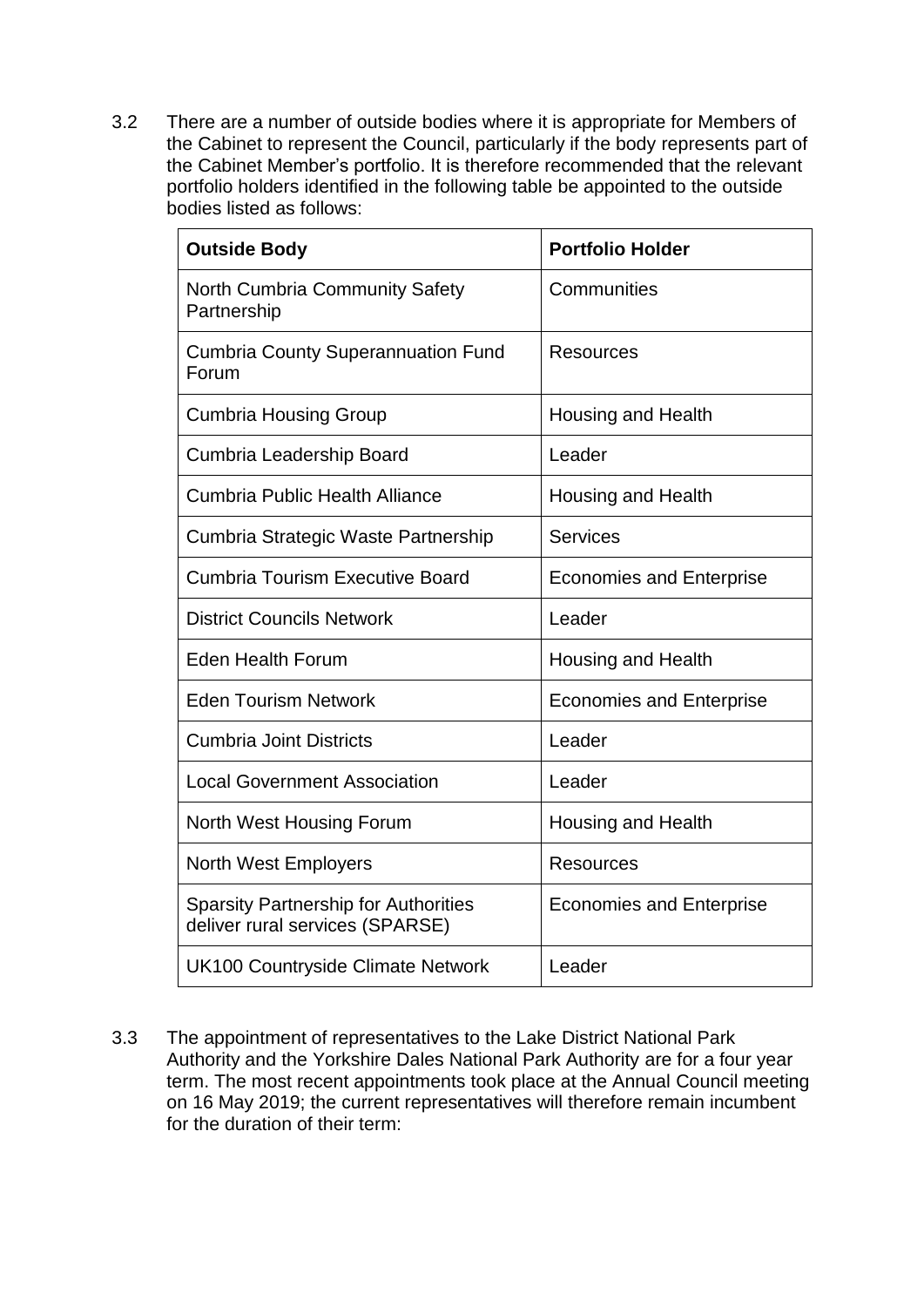| <b>Outside Body</b>                            | <b>Membership</b>              |
|------------------------------------------------|--------------------------------|
| Lake District National Park Authority (4       | Councillor Judith Derbyshire - |
| year term)                                     | Dacre                          |
| <b>Yorkshire Dales National Park Authority</b> | Councillor Sandy Lancaster -   |
| (4 year term)                                  | <b>Kirkby Stephen</b>          |

- 3.4 There are a number of outside bodies upon which it is considered appropriate for Non-Cabinet to be the Council's representative. Council is required to make the necessary appointments.
- 3.5 It is recommended that the Member who is appointed as the representative should have a particular interest in, or possess knowledge of the responsibilities of the outside body.
- 3.6 The outside bodies upon which Member appointments are required are listed below:

| <b>Outside Body</b>                                                                                                                    | <b>Membership</b>                                                                                                     |
|----------------------------------------------------------------------------------------------------------------------------------------|-----------------------------------------------------------------------------------------------------------------------|
| Alston Moor Partnership (including the<br>Townscape Heritage Initiative Steering<br>Group and Alston Moor Partnership)<br><b>Board</b> | 1 representative.<br>This representative should be<br>from within the Alston ward.                                    |
| <b>Cumbria Health Scrutiny Committee</b>                                                                                               | 1 representative and 1<br>standing deputy.                                                                            |
| Cumbria Local Nature Partnership                                                                                                       | 1 representative.                                                                                                     |
| <b>Cumbria Police and Crime Panel</b>                                                                                                  | 1 representative.                                                                                                     |
| Eden Health and Wellbeing Forum                                                                                                        | 1 representative and 1<br>standing deputy.                                                                            |
|                                                                                                                                        | These representatives should<br>be the same as those<br>appointed to the Cumbria<br><b>Health Scrutiny Committee.</b> |
| Greenwich Leisure Limited Eden Board                                                                                                   | 1 representative.                                                                                                     |
| Lake District National Park Partnership                                                                                                | 1 representative.                                                                                                     |
| Multi Agency Appleby Fair Strategic Co-<br>ordinating Group (MASCG)                                                                    | 1 representative and 1<br>standing deputy.                                                                            |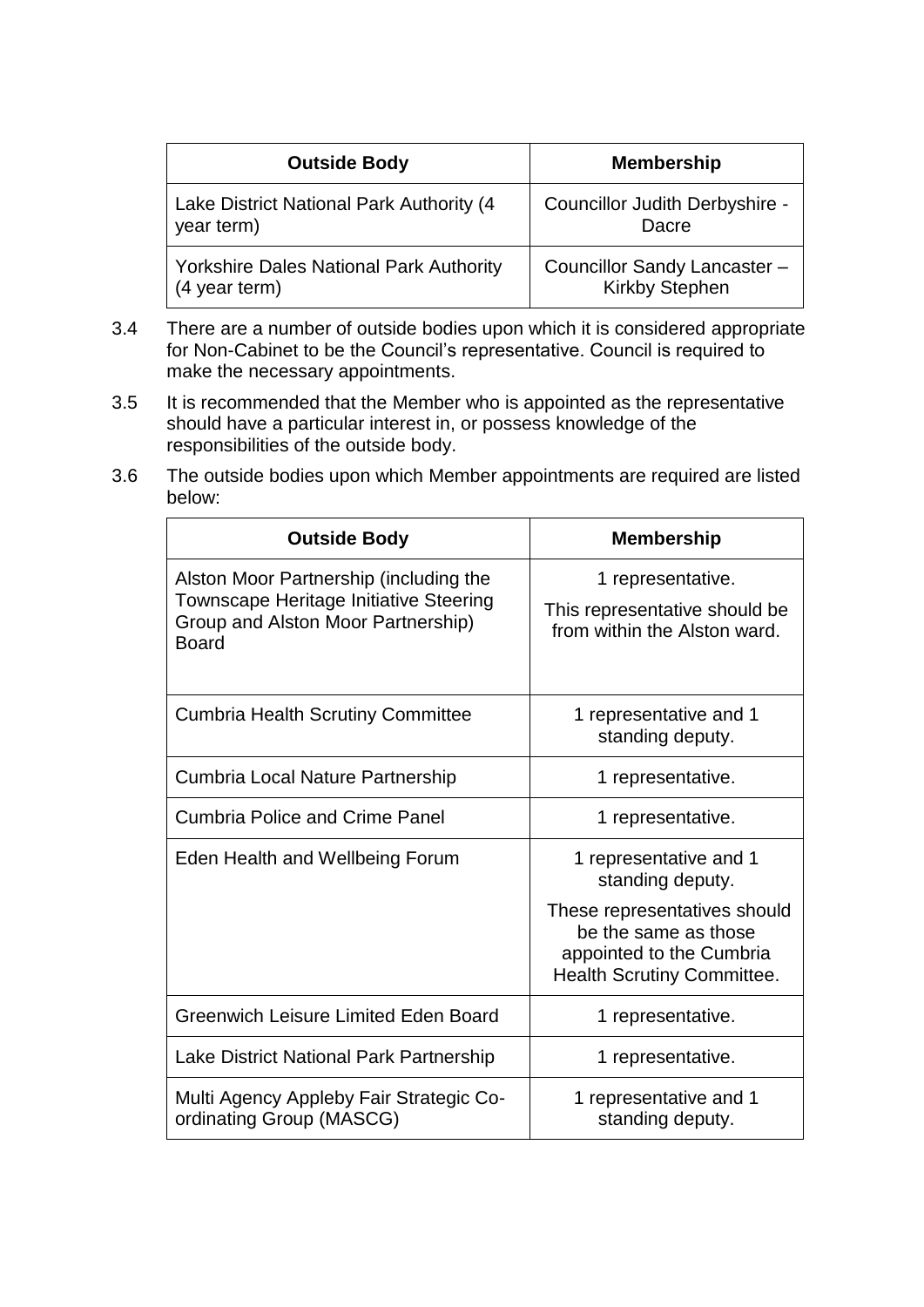| <b>Outside Body</b>                                                             | <b>Membership</b>                                                            |
|---------------------------------------------------------------------------------|------------------------------------------------------------------------------|
|                                                                                 | Each representative should<br>be from wards affected by the<br>Appleby Fair. |
| North Pennines Area of Outstanding<br><b>Natural Beauty Partnership</b>         | 1 representative.                                                            |
| Parking and Traffic Regulations Outside<br><b>London Adjudication Committee</b> | 1 representative.                                                            |

- 3.7 Representation on the Cumbria Local Enterprise Partnership Board (CLEPB) is shared between two alternating District Councils for a 2 year cycle. Carlisle City Council will continue to represent Eden District Council for the remainder of the 2021 – 2023 cycle. Eden District Council is able to attend the board meetings as an observer during this period.
- 3.8 There is one District level representative on the Cumbria Health and Wellbeing Board for all of the six District Councils; this representative is determined by the Cumbria Joint Districts.
- 3.9 Members appointed to represent the Council on Outside Bodies are required to produce a summary note for the meetings that they attend. The summary note is the responsibility of the Member concerned and must be approved by their respective outside body before being provided to Member Services for publication on the Council's website.
- 3.10 Council has previously appointed Member Champions and it is recommended that Council should consider whether it wishes to do so in relation to the following:
	- the Armed Forces
	- Children and Young People
	- Older People
	- Homelessness
- 3.11 The current Member's Allowance Scheme makes no provision for Member Champions to receive a Special Responsibility Allowance.

# **4 Policy Framework**

- 4.1 The Council has four corporate priorities which are:
	- Sustainable;
	- Healthy, safe and secure;
	- Connected; and
	- **Creative**
- 4.2 This report meets the sustainable corporate priority.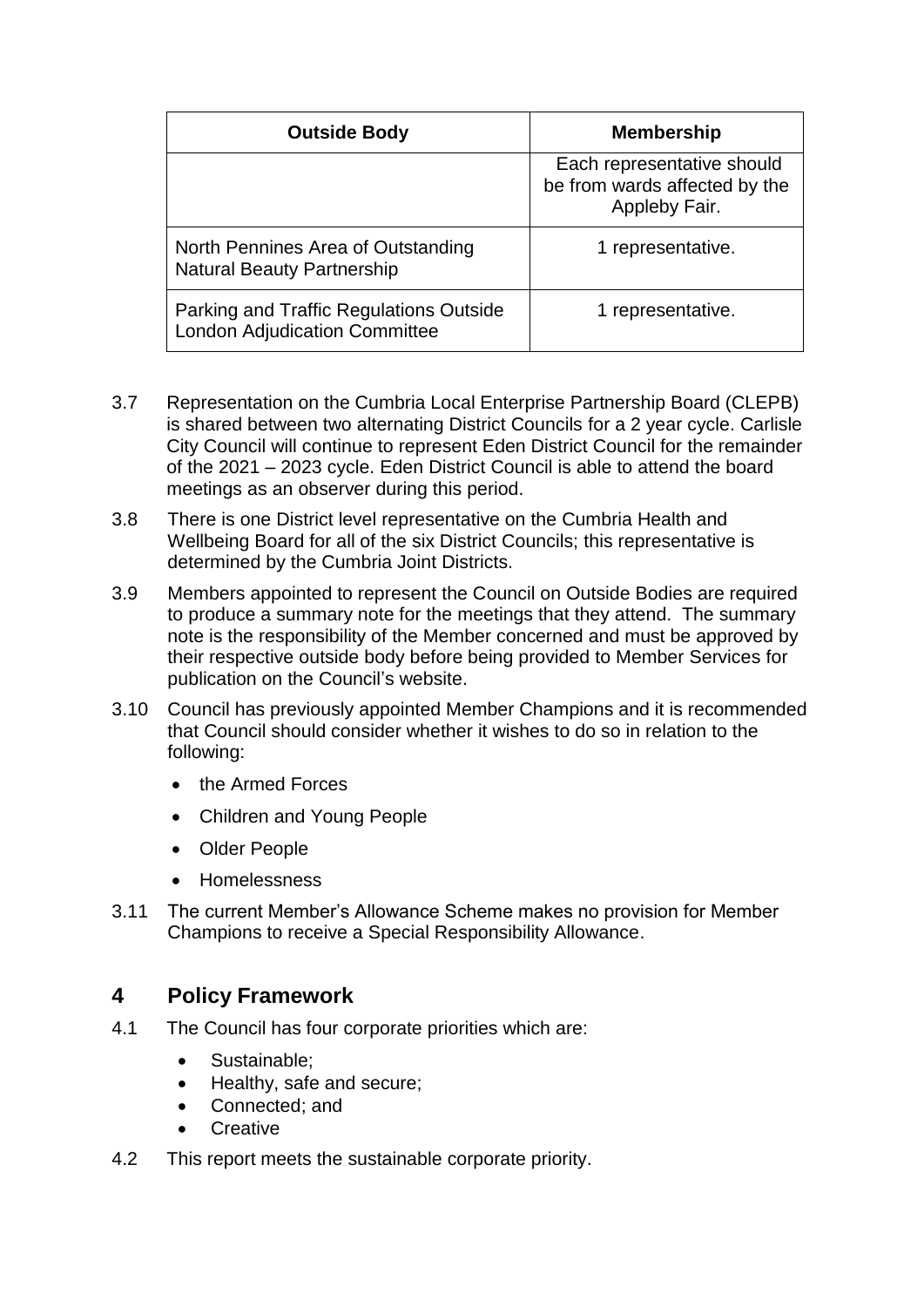# **5 Consultation**

5.1 Relevant authorities have been consulted about the status of a number of outside bodies on this list to ensure that the bodies are existent. The outside bodies list has been sent to political group leaders so that political groups can put forward their nominations.

## **6 Implications**

#### **6.1 Financial and Resources**

6.1.1 Any decision to reduce or increase resources or alternatively increase income must be made within the context of the Council's stated priorities, as set out in its Council Plan 2019-2023 as agreed at Council on 7 November 2019.

There are no proposals in this report that would reduce or increase resources.

#### **6.2 Legal**

6.2.1 Certain outside bodies are independent legal entities for example the Lake District National Park Authority and the Yorkshire Dales National Park Authority. A Member can be expected to act and should act in the best interests of the body to which they are appointed and with due regard to any of the relevant Codes of Practice which apply to such a body and taking into account the professional advice of the officers of such body.

#### **6.3 Human Resources**

6.3.1 There are no human resource implications arising from this report.

#### **6.4 Environmental**

6.4.1 There are no environmental implications arising from this report.

#### **6.5 Statutory Considerations**

| <b>Consideration:</b>                                  | Details of any implications and proposed<br>measures to address: |
|--------------------------------------------------------|------------------------------------------------------------------|
| <b>Equality and Diversity</b>                          | None arising from this report                                    |
| Health, Social<br>Environmental and<br>Economic Impact | None arising from this report                                    |
| <b>Crime and Disorder</b>                              | None arising from this report                                    |
| Children and<br>Safeguarding                           | None arising from this report                                    |

#### **6.6 Risk Management**

| <b>Risk</b>                                                                                                           | <b>Consequence</b>                                                                                                                       | <b>Controls Required</b>                                                                                          |
|-----------------------------------------------------------------------------------------------------------------------|------------------------------------------------------------------------------------------------------------------------------------------|-------------------------------------------------------------------------------------------------------------------|
| Members will need to<br>consider any issues<br>that arise in relation to<br>their appointment upon<br>an outside body | Members will need to<br>consider their<br>responsibilities and<br>duties on the outside<br>body and clarify what<br>insurance provisions | Members should<br>regularly report on their<br>attendance and any<br>matters which may<br>impact on the Council's |